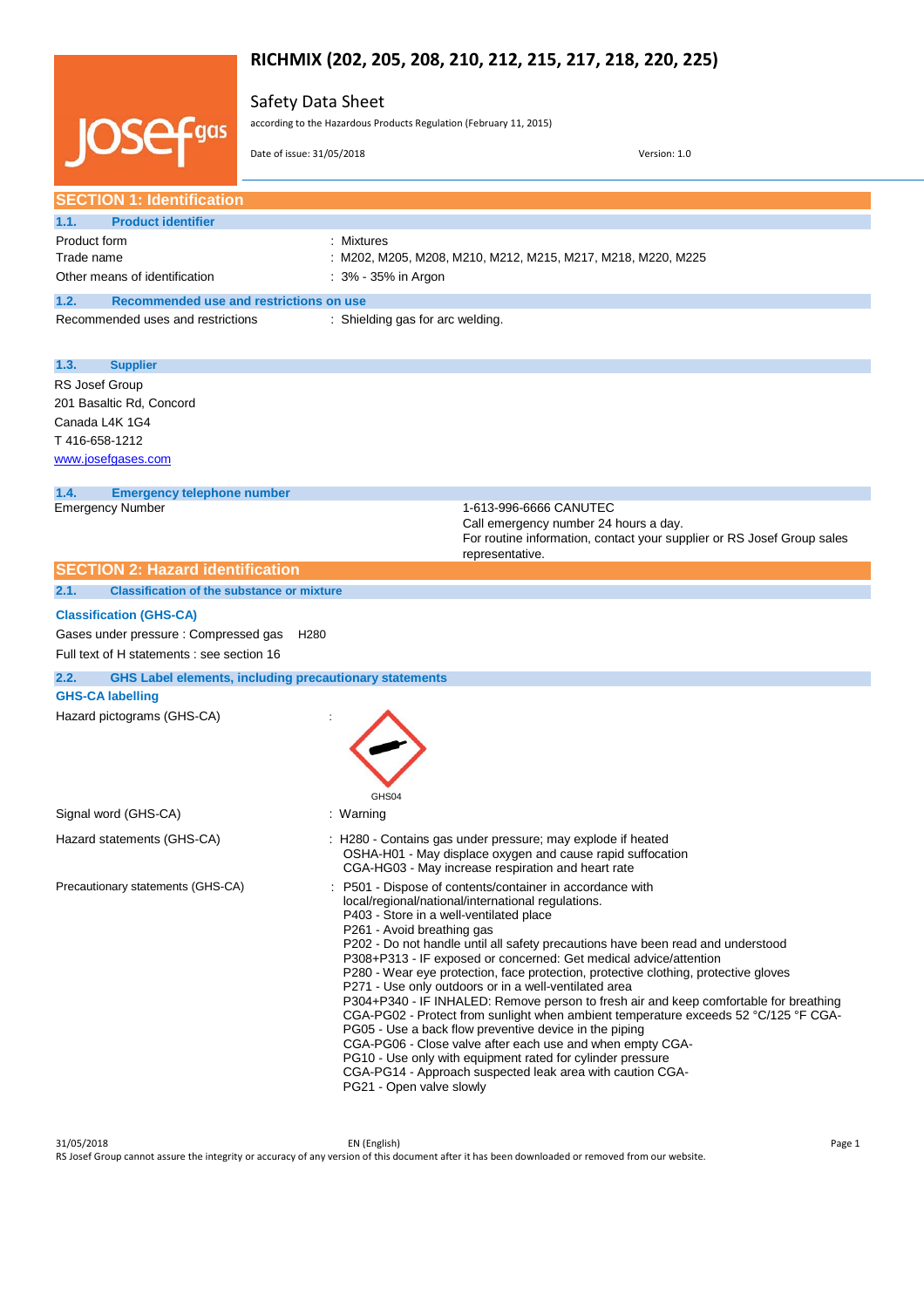# .<br>.gas IO.

# **M218, M220, M225)**

# Safety Data Sheet

according to the Hazardous Products Regulation (February 11, 2015)

| 2.3.                                                                                  | <b>Other hazards</b>                                                             |                                                                 |                                                                                    |           |                                                                                                    |
|---------------------------------------------------------------------------------------|----------------------------------------------------------------------------------|-----------------------------------------------------------------|------------------------------------------------------------------------------------|-----------|----------------------------------------------------------------------------------------------------|
|                                                                                       | No additional information available                                              |                                                                 |                                                                                    |           |                                                                                                    |
| 2.4.<br><b>Unknown acute toxicity (GHS-CA)</b>                                        |                                                                                  |                                                                 |                                                                                    |           |                                                                                                    |
|                                                                                       | No data available                                                                |                                                                 |                                                                                    |           |                                                                                                    |
|                                                                                       |                                                                                  | <b>SECTION 3: Composition/information on ingredients</b>        |                                                                                    |           |                                                                                                    |
| 3.1.                                                                                  | <b>Substances</b>                                                                |                                                                 |                                                                                    |           |                                                                                                    |
| Not applicable                                                                        |                                                                                  |                                                                 |                                                                                    |           |                                                                                                    |
| 3.2.                                                                                  | <b>Mixtures</b>                                                                  |                                                                 |                                                                                    |           |                                                                                                    |
| <b>Name</b>                                                                           |                                                                                  | <b>Chemical name / Synonyms</b>                                 | <b>Product identifier</b>                                                          | %         | <b>Classification (GHS-CA)</b>                                                                     |
| Argon                                                                                 |                                                                                  | Argon, compressed                                               | (CAS-No.) 7440-37-1                                                                | $65 - 96$ | Press. Gas (Comp.), H280                                                                           |
|                                                                                       | Carbon Dioxide                                                                   |                                                                 | (CAS-No.) 124-38-9                                                                 | $4 - 35$  | Press. Gas (Liq.), H280                                                                            |
| 4.1.                                                                                  | <b>SECTION 4: First-aid measures</b><br><b>Description of first aid measures</b> | Full text of hazard classes and H-statements : see section 16   |                                                                                    |           |                                                                                                    |
|                                                                                       |                                                                                  |                                                                 |                                                                                    |           |                                                                                                    |
|                                                                                       | First-aid measures after inhalation                                              | unwell, seek medical advice.                                    |                                                                                    |           | : Remove victim to fresh air and keep at rest in a position comfortable for breathing. If you feel |
|                                                                                       | First-aid measures after skin contact                                            |                                                                 | : Adverse effects not expected from this product.                                  |           |                                                                                                    |
|                                                                                       | First-aid measures after eye contact                                             |                                                                 | : Adverse effects not expected from this product.                                  |           |                                                                                                    |
|                                                                                       | First-aid measures after ingestion                                               |                                                                 | : Ingestion is not considered a potential route of exposure.                       |           |                                                                                                    |
| 4.2.                                                                                  |                                                                                  | Most important symptoms and effects (acute and delayed)         |                                                                                    |           |                                                                                                    |
|                                                                                       | Symptoms/effects after inhalation                                                |                                                                 |                                                                                    |           | : May displace oxygen and cause rapid suffocation. May increase respiration and heart rate.        |
|                                                                                       | Symptoms/effects after skin contact                                              |                                                                 | Adverse effects not expected from this product.                                    |           |                                                                                                    |
| Symptoms/effects after eye contact<br>Adverse effects not expected from this product. |                                                                                  |                                                                 |                                                                                    |           |                                                                                                    |
|                                                                                       | Symptoms/effects after ingestion                                                 |                                                                 | Ingestion is not considered a potential route of exposure.                         |           |                                                                                                    |
|                                                                                       | Symptoms/effects upon<br>intravenous administration                              | Not known.                                                      |                                                                                    |           |                                                                                                    |
|                                                                                       | Chronic symptoms                                                                 |                                                                 | : Adverse effects not expected from this product.                                  |           |                                                                                                    |
| 4.3.                                                                                  |                                                                                  | Immediate medical attention and special treatment, if necessary |                                                                                    |           |                                                                                                    |
|                                                                                       | Other medical advice or treatment                                                |                                                                 | : If you feel unwell, seek medical advice. If breathing is difficult, give oxygen. |           |                                                                                                    |
|                                                                                       | <b>SECTION 5: Fire-fighting measures</b>                                         |                                                                 |                                                                                    |           |                                                                                                    |
| 5.1.                                                                                  | Suitable extinguishing media                                                     |                                                                 |                                                                                    |           |                                                                                                    |
|                                                                                       | Suitable extinguishing media                                                     |                                                                 | : Use extinguishing media appropriate for surrounding fire.                        |           |                                                                                                    |
| 5.2.                                                                                  | Unsuitable extinguishing media                                                   |                                                                 |                                                                                    |           |                                                                                                    |
|                                                                                       | Unsuitable extinguishing media                                                   | : Do not use water jet to extinguish.                           |                                                                                    |           |                                                                                                    |
| 5.3.                                                                                  |                                                                                  | Specific hazards arising from the hazardous product             |                                                                                    |           |                                                                                                    |
| Fire hazard                                                                           |                                                                                  | : The product is not flammable.                                 |                                                                                    |           |                                                                                                    |
|                                                                                       | Explosion hazard                                                                 |                                                                 | and increasing risk of burns and injuries.                                         |           | : Product is not explosive. Heat may build pressure, rupturing closed containers, spreading fire   |

| Hazardous combustion products                                          | : None                                                                                                                                                                                                                                                       |
|------------------------------------------------------------------------|--------------------------------------------------------------------------------------------------------------------------------------------------------------------------------------------------------------------------------------------------------------|
| 5.4.<br>Special protective equipment and precautions for fire-fighters |                                                                                                                                                                                                                                                              |
| Firefighting instructions                                              | : In case of fire: Evacuate area. Fight fire remotely due to the risk of explosion. Exposure to fire<br>may cause containers to rupture/explode. Use water spray or fog for cooling exposed<br>containers. Exercise caution when fighting any chemical fire. |
| Protection during firefighting                                         | : Standard protective clothing and equipment (e.g. Self Contained Breathing Apparatus) for fire<br>fighters. Do not enter fire area without proper protective equipment, including respiratory<br>protection.                                                |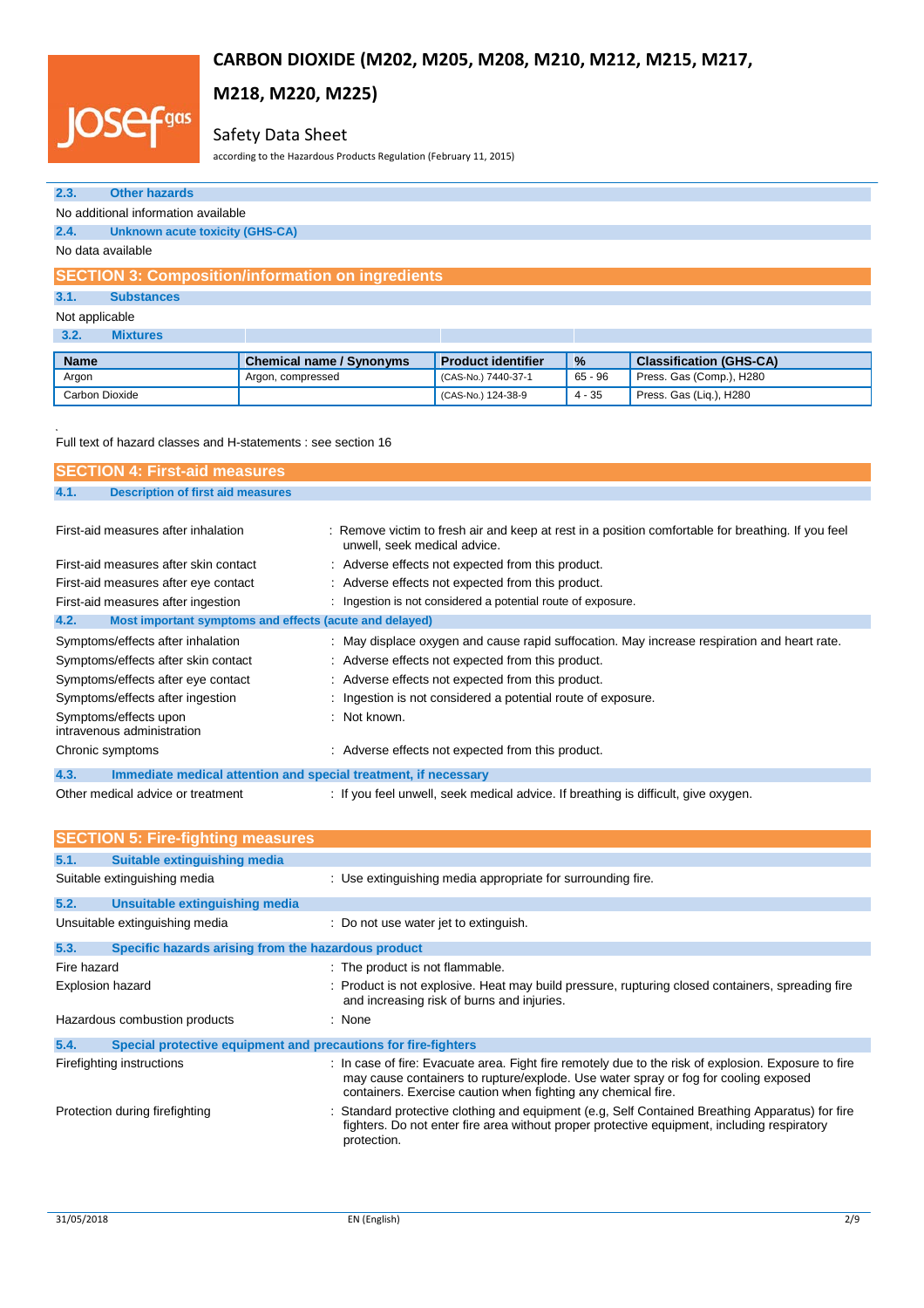# **M218, M220, M225)**

# Safety Data Sheet

.<br>.gas

**IOS** 

according to the Hazardous Products Regulation (February 11, 2015)

| <b>SECTION 6: Accidental release measures</b>                                       |                                                                                                                                                                                                                                                     |  |
|-------------------------------------------------------------------------------------|-----------------------------------------------------------------------------------------------------------------------------------------------------------------------------------------------------------------------------------------------------|--|
| Personal precautions, protective equipment and emergency procedures<br>6.1.         |                                                                                                                                                                                                                                                     |  |
| General measures                                                                    | : Ensure adequate ventilation.                                                                                                                                                                                                                      |  |
| Personal Precautions, Protective Equipment<br>and Emergency Procedures              | : EVACUATE ALL PERSONNEL FROM AFFECTED AREA. Use appropriate protective<br>equipment. If leak is on user's equipment, be certain to purge piping before attempting repairs.<br>If leak is on a container or container valve contact RS Josef Group. |  |
| Methods and materials for containment and cleaning up<br>6.2.                       |                                                                                                                                                                                                                                                     |  |
| For containment                                                                     | : Try to stop release if without risk.                                                                                                                                                                                                              |  |
| Methods for cleaning up                                                             | : Dispose of contents/container in accordance with local/regional/national/international<br>regulations.                                                                                                                                            |  |
| <b>Reference to other sections</b><br>6.3.                                          |                                                                                                                                                                                                                                                     |  |
| For further information refer to section 8: "Exposure controls/personal protection" |                                                                                                                                                                                                                                                     |  |
| <b>SECTION 7: Handling and storage</b>                                              |                                                                                                                                                                                                                                                     |  |
| <b>Precautions for safe handling</b><br>7.1.                                        |                                                                                                                                                                                                                                                     |  |
| Precautions for safe handling                                                       | : Do not handle until all safety precautions have been read and understood. Use only outdoors or<br>in a well-ventilated area.                                                                                                                      |  |
| Hygiene measures                                                                    | : Do not eat, drink or smoke when using this product.                                                                                                                                                                                               |  |
| Additional hazards when processed                                                   | : Pressurized container: Do not pierce or burn, even after use. Use only with equipment rated for<br>cylinder pressure. Close valve after each use and when empty.                                                                                  |  |
| Conditions for safe storage, including any incompatibilities<br>7.2.                |                                                                                                                                                                                                                                                     |  |
| <b>Technical measures</b>                                                           | : Comply with applicable regulations.                                                                                                                                                                                                               |  |
| Storage conditions                                                                  | : Do not expose to temperatures exceeding 52 °C/ 125 °F. Keep container closed when not in<br>use. Protect cylinders from physical damage; do not drag, roll, slide or drop. Store in well<br>ventilated area.                                      |  |
| Incompatible products                                                               | : None known.                                                                                                                                                                                                                                       |  |
| Incompatible materials                                                              | : None known.                                                                                                                                                                                                                                       |  |

## **SECTION 8: Exposure controls/personal protection**

# **8.1. Control parameters**

| Carbon Dioxide (124-38-9) |                                     |                         |
|---------------------------|-------------------------------------|-------------------------|
| <b>USA - ACGIH</b>        | ACGIH TWA (ppm)                     | 5000 ppm                |
| <b>USA - ACGIH</b>        | ACGIH STEL (ppm)                    | 30000 ppm               |
| USA - OSHA                | OSHA PEL (TWA) (mg/m <sup>3</sup> ) | 9000 mg/m <sup>3</sup>  |
| USA - OSHA                | OSHA PEL (TWA) (ppm)                | 5000 ppm                |
| Canada (Quebec)           | VECD (mg/m <sup>3</sup> )           | 54000 mg/m <sup>3</sup> |
| Canada (Quebec)           | VECD (ppm)                          | 30000 ppm               |
| Canada (Quebec)           | $VEMP$ (mg/m <sup>3</sup> )         | 9000 mg/m <sup>3</sup>  |
| Canada (Quebec)           | VEMP (ppm)                          | 5000 ppm                |
| Alberta                   | OEL STEL (mg/m <sup>3</sup> )       | 54000 mg/m <sup>3</sup> |
| Alberta                   | OEL STEL (ppm)                      | 30000 ppm               |
| Alberta                   | OEL TWA (mg/m <sup>3</sup> )        | 9000 mg/m <sup>3</sup>  |
| Alberta                   | OEL TWA (ppm)                       | 5000 ppm                |
| <b>British Columbia</b>   | OEL STEL (ppm)                      | 15000 ppm               |
| <b>British Columbia</b>   | OEL TWA (ppm)                       | 5000 ppm                |
| Manitoba                  | OEL STEL (ppm)                      | 30000 ppm               |
| Manitoba                  | OEL TWA (ppm)                       | 5000 ppm                |
| <b>New Brunswick</b>      | OEL STEL (mg/m <sup>3</sup> )       | 54000 mg/m <sup>3</sup> |
| <b>New Brunswick</b>      | OEL STEL (ppm)                      | 30000 ppm               |
| <b>New Brunswick</b>      | OEL TWA (mg/m <sup>3</sup> )        | 9000 mg/m <sup>3</sup>  |
| <b>New Brunswick</b>      | OEL TWA (ppm)                       | 5000 ppm                |
| New Foundland & Labrador  | OEL STEL (ppm)                      | 30000 ppm               |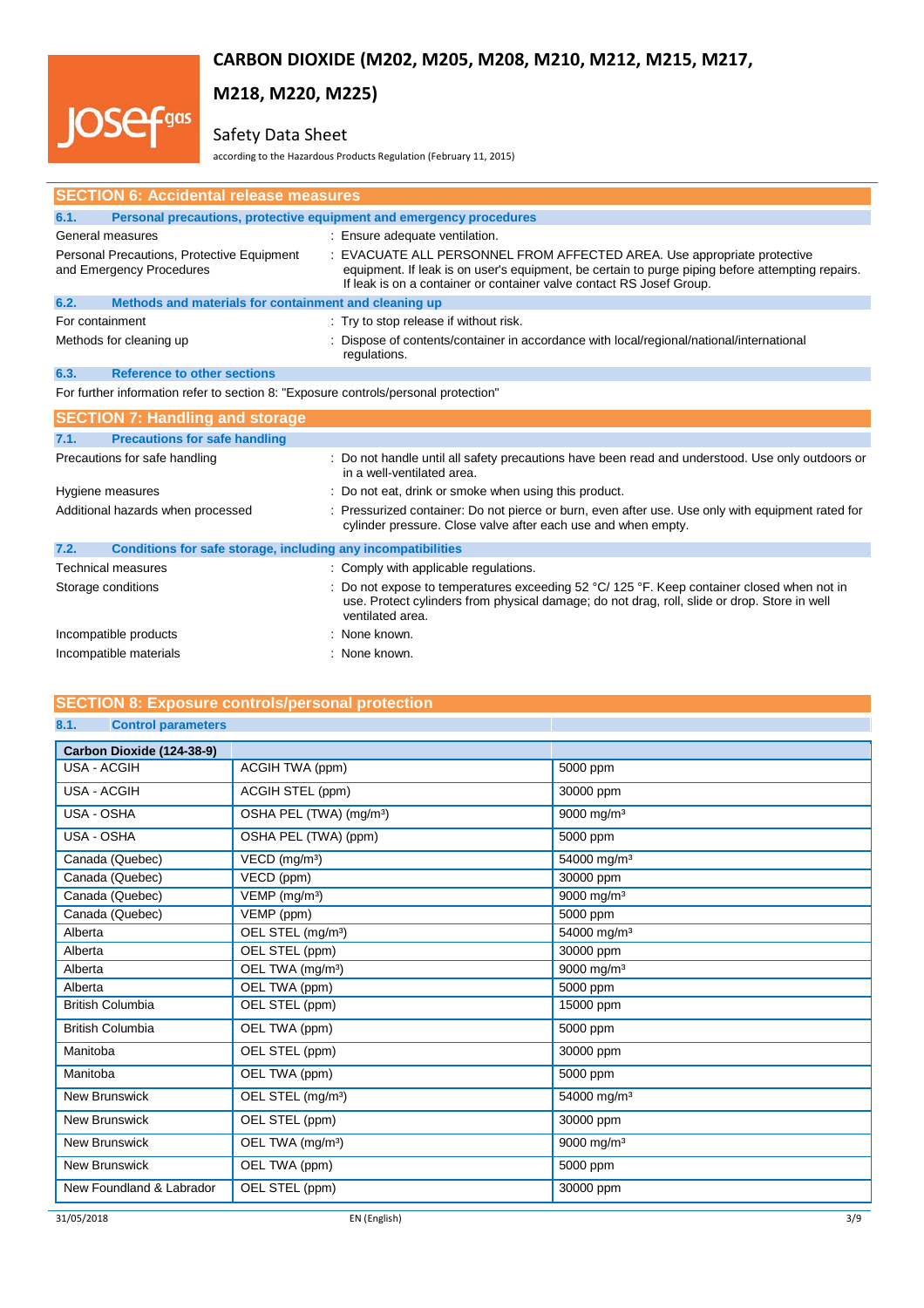# qas

# **M218, M220, M225)**

## Safety Data Sheet

according to the Hazardous Products Regulation (February 11, 2015)

| Carbon Dioxide (124-38-9)                  |                               |                         |
|--------------------------------------------|-------------------------------|-------------------------|
| New Foundland & Labrador                   | OEL TWA (ppm)                 | 5000 ppm                |
| Nova Scotia                                | OEL STEL (ppm)                | 30000 ppm               |
| Nova Scotia                                | OEL TWA (ppm)                 | 5000 ppm                |
| Nunavut                                    | OEL STEL (ppm)                | 30000 ppm               |
| Nunavut                                    | OEL TWA (ppm)                 | 5000 ppm                |
| <b>Northwest Territories</b>               | OEL STEL (ppm)                | 30000 ppm               |
| <b>Northwest Territories</b>               | OEL TWA (ppm)                 | 5000 ppm                |
| Ontario                                    | OEL STEL (ppm)                | 30000 ppm               |
| Ontario                                    | OEL TWA (ppm)                 | 5000 ppm                |
| <b>Prince Edward Island</b>                | OEL STEL (ppm)                | 30000 ppm               |
| <b>Prince Edward Island</b>                | OEL TWA (ppm)                 | 5000 ppm                |
| Saskatchewan                               | OEL STEL (ppm)                | 30000 ppm               |
| Saskatchewan                               | OEL TWA (ppm)                 | 5000 ppm                |
| Yukon                                      | OEL STEL (mg/m <sup>3</sup> ) | 27000 mg/m <sup>3</sup> |
| Yukon                                      | OEL STEL (ppm)                | 15000 ppm               |
| Yukon                                      | OEL TWA (mg/m <sup>3</sup> )  | 9000 mg/m <sup>3</sup>  |
| Yukon<br><b>Contract Contract Contract</b> | OEL TWA (ppm)                 | 5000 ppm                |

## **8.2. Appropriate engineering controls**

Appropriate engineering controls : Ensure exposure is below occupational exposure limits (where available). Provide adequate general and local exhaust ventilation. Systems under pressure should be regularly checked for leakages. Oxygen detectors should be used when asphyxiating gases may be released. Consider the use of a work permit system e.g. for maintenance activities.

Environmental exposure controls : Refer to local regulations for restriction of emissions to the atmosphere. See section 13 for specific methods for waste gas treatment.

**8.3. Individual protection measures/Personal protective equipment**

## **Personal protective equipment:**

Gloves. Safety glasses. Protective clothing. Safety shoes.

### **Hand protection:**

Wear working gloves when handling gas containers.

### **Eye protection:**

Wear safety glasses with side shields.

### **Skin and body protection:**

Wear suitable protective clothing, e.g. lab coats, coveralls or flame resistant clothing.

## **Respiratory protection:**

None necessary during routine operations. See Sections 5 & 6



#### **Thermal hazard protection:**

None necessary during routine operations.

## **Other information:**

Wear safety shoes while handling containers.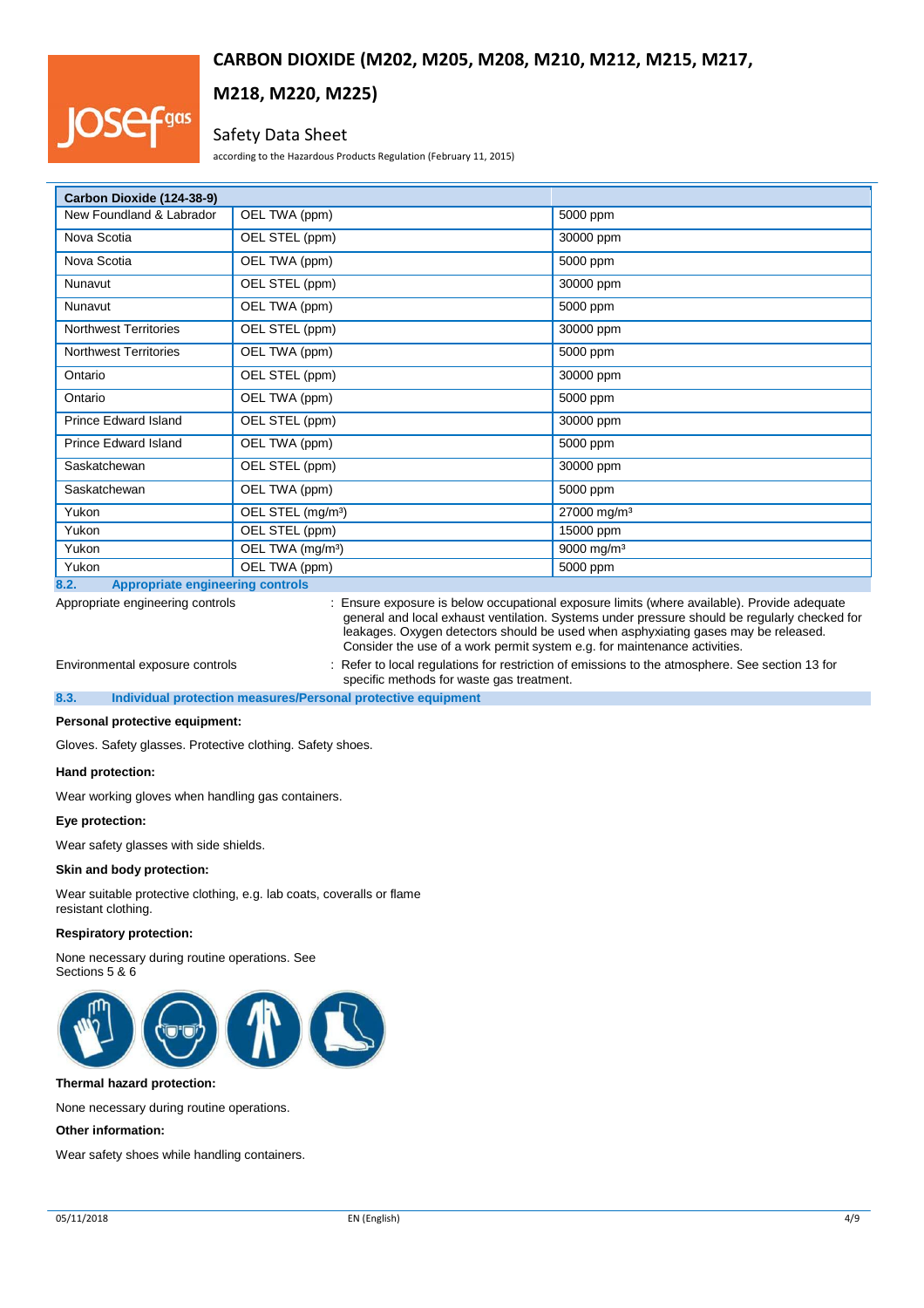# **M218, M220, M225)** .<br>.gas

# Safety Data Sheet

according to the Hazardous Products Regulation (February 11, 2015)

| <b>SECTION 9: Physical and chemical properties</b>            |                                       |  |
|---------------------------------------------------------------|---------------------------------------|--|
| Information on basic physical and chemical properties<br>9.1. |                                       |  |
| Physical state                                                | : Gas                                 |  |
| Appearance                                                    | Clear, colorless gas.                 |  |
| Colour                                                        | Colourless                            |  |
| Odour                                                         | Odourless                             |  |
| Odour threshold                                               | No data available                     |  |
| рH                                                            | No data available                     |  |
| Relative evaporation rate (butylacetate=1)                    | No data available                     |  |
| Relative evaporation rate (ether=1)                           | : No data available                   |  |
| Melting point                                                 | No data available                     |  |
| Freezing point                                                | No data available                     |  |
| Boiling point                                                 | No data available                     |  |
| Flash point                                                   | : Not applicable (non-flammable gas)  |  |
| Auto-ignition temperature                                     | : No data available                   |  |
| Decomposition temperature                                     | : No data available                   |  |
| Flammability (solid, gas)                                     | : See Section 2.1 and 2.2             |  |
| Vapour pressure                                               | : No data available                   |  |
| Vapour pressure at 50 °C                                      | : No data available                   |  |
| Relative density                                              | No data available                     |  |
| Solubility                                                    | : Water: No data available            |  |
| Log Pow                                                       | : No data available                   |  |
| Viscosity, kinematic                                          | No data available                     |  |
| Explosive properties                                          | : Not applicable (non-flammable gas). |  |
| Oxidising properties                                          | None.                                 |  |
| <b>Explosive limits</b>                                       | Not applicable (non-flammable gas)    |  |
| 9.2.<br><b>Other information</b>                              |                                       |  |

No additional information available

**IOS** 

| <b>SECTION 10: Stability and reactivity</b> |                                                                                                          |
|---------------------------------------------|----------------------------------------------------------------------------------------------------------|
| <b>Reactivity</b><br>10.1.                  |                                                                                                          |
| Reactivity                                  | : None known.                                                                                            |
| Chemical stability                          | : Stable under normal conditions.                                                                        |
| Possibility of hazardous reactions          | : None known.                                                                                            |
| Conditions to avoid                         | : None under recommended storage and handling conditions (see section 7).                                |
| Incompatible materials                      | : None known.                                                                                            |
| Hazardous decomposition products            | : Under normal conditions of storage and use hazardous decomposition products should not be<br>produced. |

| <b>SECTION 11: Toxicological information</b> |                  |  |
|----------------------------------------------|------------------|--|
| 11.1. Information on toxicological effects   |                  |  |
| Acute toxicity (oral)                        | : Not classified |  |
| Acute toxicity (dermal)                      | : Not classified |  |
| Acute toxicity (inhalation)                  | : Not classified |  |

| Carbon Dioxide (124-38-9)                    |                  |
|----------------------------------------------|------------------|
| LC50 inhalation rat (ppm)                    | 820000 ppm/4h    |
| Argon (7440-37-1)                            |                  |
| LC50 inhalation rat (ppm)                    | 820000 ppm/4h    |
| Skin corrosion/irritation                    | : Not classified |
| Serious eye damage/irritation<br>٠           | Not classified   |
| Respiratory or skin sensitization<br>$\cdot$ | Not classified   |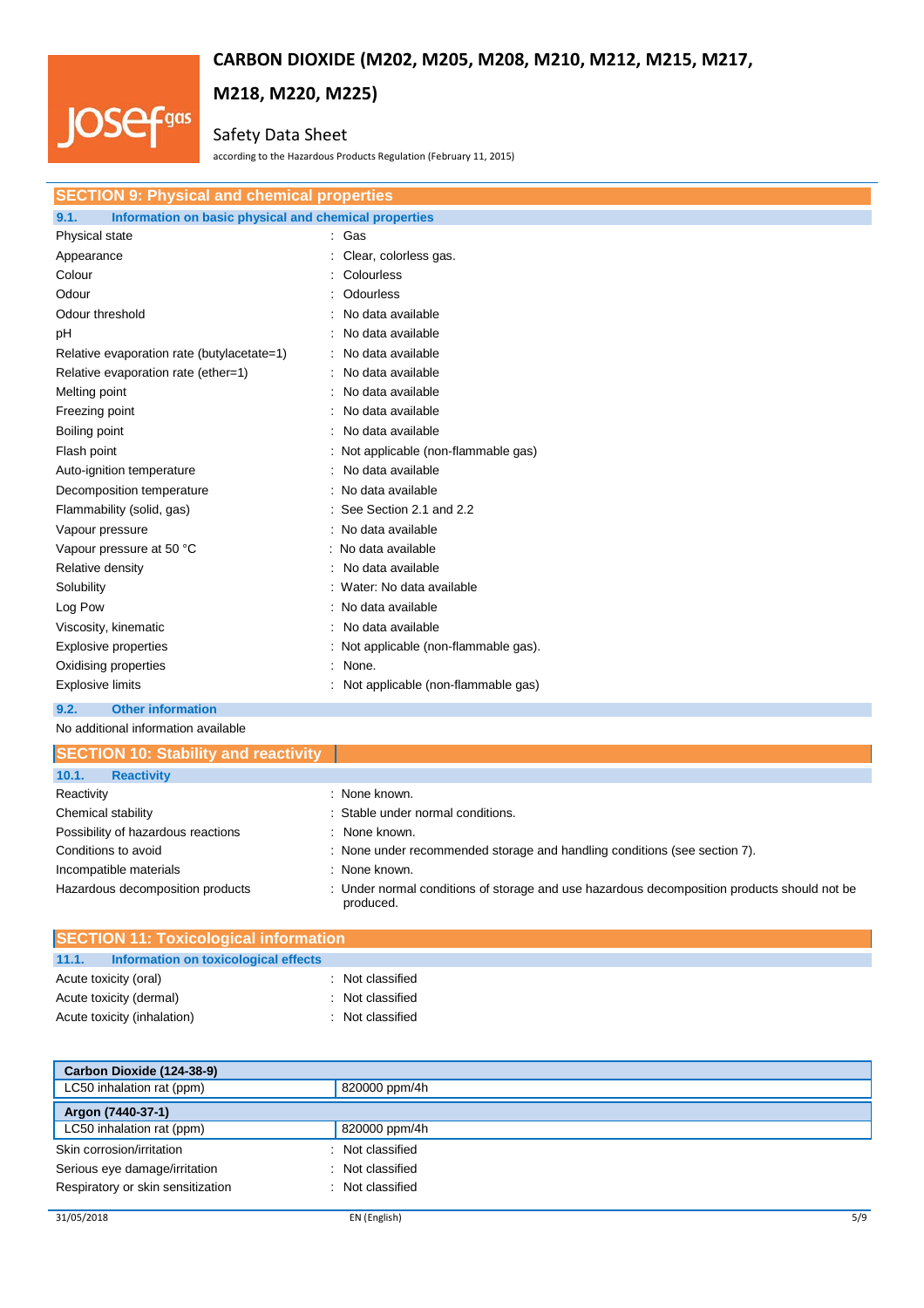# 'gas

# **M218, M220, M225)**

# Safety Data Sheet

according to the Hazardous Products Regulation (February 11, 2015)

| Germ cell mutagenicity | : Not classified |
|------------------------|------------------|
| Carcinogenicity        | : Not classified |
|                        |                  |
| Reproductive toxicity  | : Not classified |
| STOT-single exposure   | : Not classified |
| STOT-repeated exposure | : Not classified |
| Aspiration hazard      | : Not classified |

## **SECTION 12: Ecological information**

| 12.1. | <b>Toxicity</b>                      |
|-------|--------------------------------------|
|       | No additional information available  |
|       | <b>Persistence and degradability</b> |

| Carbon Dioxide (124-38-9)<br>Persistence and degradability | No ecological damage caused by this product.                                                                                                                                                                               |
|------------------------------------------------------------|----------------------------------------------------------------------------------------------------------------------------------------------------------------------------------------------------------------------------|
|                                                            |                                                                                                                                                                                                                            |
| Argon (7440-37-1)                                          |                                                                                                                                                                                                                            |
| Persistence and degradability                              | No ecological damage caused by this product.                                                                                                                                                                               |
| <b>Bioaccumulative potential</b><br>12.3.                  |                                                                                                                                                                                                                            |
| Carbon Dioxide (124-38-9)                                  |                                                                                                                                                                                                                            |
| BCF fish 1                                                 | (no bioaccumulation)                                                                                                                                                                                                       |
| Log Pow                                                    | 0.83                                                                                                                                                                                                                       |
| Bioaccumulative potential                                  | No ecological damage caused by this product.                                                                                                                                                                               |
| Argon (7440-37-1)                                          |                                                                                                                                                                                                                            |
| Log Pow                                                    | Not applicable for inorganic gases.                                                                                                                                                                                        |
| Bioaccumulative potential                                  | No ecological damage caused by this product.                                                                                                                                                                               |
| 12.4.<br><b>Mobility in soil</b>                           |                                                                                                                                                                                                                            |
| Carbon Dioxide (124-38-9)                                  |                                                                                                                                                                                                                            |
| Log Pow                                                    | 0.83                                                                                                                                                                                                                       |
| Ecology - soil                                             | No ecological damage caused by this product.                                                                                                                                                                               |
| Argon (7440-37-1)                                          |                                                                                                                                                                                                                            |
| Log Pow                                                    | Not applicable for inorganic gases.                                                                                                                                                                                        |
| Ecology - soil                                             | No ecological damage caused by this product.                                                                                                                                                                               |
| 12.5.<br><b>Other adverse effects</b>                      |                                                                                                                                                                                                                            |
| Effect on ozone layer                                      | : No known effects from this product.                                                                                                                                                                                      |
| <b>GWPmix comment</b>                                      | : No known effects from this product.                                                                                                                                                                                      |
|                                                            |                                                                                                                                                                                                                            |
| <b>SECTION 13: Disposal considerations</b>                 |                                                                                                                                                                                                                            |
| 13.1.<br><b>Disposal methods</b>                           |                                                                                                                                                                                                                            |
| Waste treatment methods                                    | : Contact supplier if guidance is required. Do not discharge into any place where its<br>accumulation could be dangerous. Ensure that the emission levels from local regulations or<br>operating permits are not exceeded. |
| Product/Packaging disposal recommendations                 | : Refer to the CGA Pamphlet P-63 "Disposal of Gases" available at www.cganet.com for<br>more guidance on suitable disposal methods.                                                                                        |
| Ecology - waste materials                                  | : None known.                                                                                                                                                                                                              |
| <b>SECTION 14: Transport information</b>                   |                                                                                                                                                                                                                            |
| 14.1.<br><b>Basic shipping description</b>                 |                                                                                                                                                                                                                            |
| In accordance with TDG                                     |                                                                                                                                                                                                                            |
|                                                            |                                                                                                                                                                                                                            |
| <b>Transportation of Dangerous Goods</b>                   |                                                                                                                                                                                                                            |
| UN-No. (TDG)                                               | : UN1956                                                                                                                                                                                                                   |
| <b>TDG Primary Hazard Classes</b>                          | : 2.2 - Class 2.2 - Non-Flammable. Non-Toxic Gas.                                                                                                                                                                          |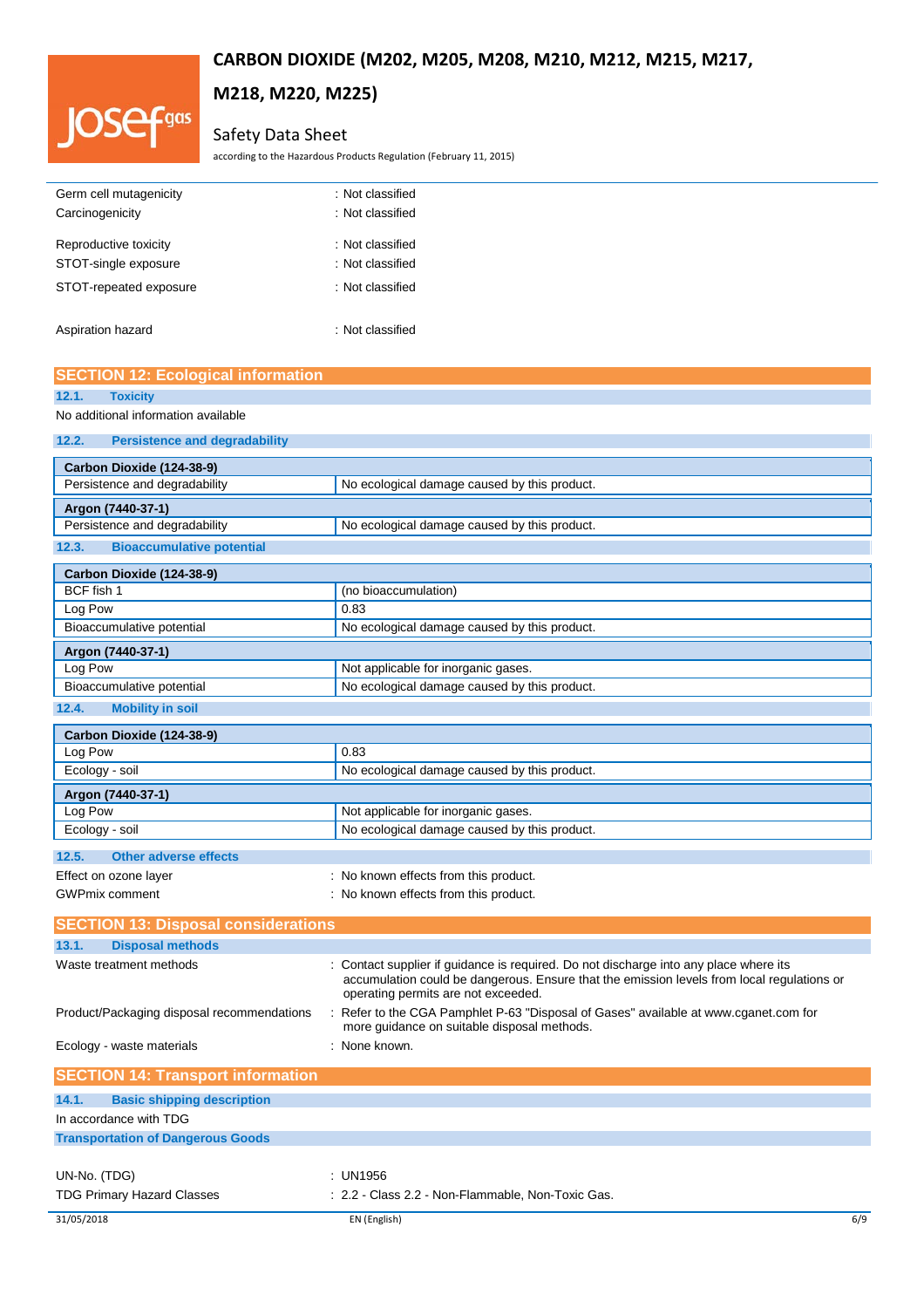

# **M218, M220, M225)**

# Safety Data Sheet

according to the Hazardous Products Regulation (February 11, 2015)

| <b>Transport Document Description</b>                                                 | : UN1956 Compressed gas, n.o.s., 2.2                                                                                                                                                                                                                                                                                                                                                                                                                                                                                                                                                                                                                                                                                                                                                                                                                                                                                                                                                                                                                                                                                                                                                                                                                                                                                                                                                                                                                                                                                                                                                                                                                                                                                                                                                                                                                                                                                                                                                                                                                                                                                                                                                                                                                                                                                                                                                                                                                                                                                                                                                                                                                                                                                                                                                                                                                                                                                                                                                                                                                                                                                                                                                                                                                                                                                                                                                                                                                                                                                                                                                                                                                 |
|---------------------------------------------------------------------------------------|------------------------------------------------------------------------------------------------------------------------------------------------------------------------------------------------------------------------------------------------------------------------------------------------------------------------------------------------------------------------------------------------------------------------------------------------------------------------------------------------------------------------------------------------------------------------------------------------------------------------------------------------------------------------------------------------------------------------------------------------------------------------------------------------------------------------------------------------------------------------------------------------------------------------------------------------------------------------------------------------------------------------------------------------------------------------------------------------------------------------------------------------------------------------------------------------------------------------------------------------------------------------------------------------------------------------------------------------------------------------------------------------------------------------------------------------------------------------------------------------------------------------------------------------------------------------------------------------------------------------------------------------------------------------------------------------------------------------------------------------------------------------------------------------------------------------------------------------------------------------------------------------------------------------------------------------------------------------------------------------------------------------------------------------------------------------------------------------------------------------------------------------------------------------------------------------------------------------------------------------------------------------------------------------------------------------------------------------------------------------------------------------------------------------------------------------------------------------------------------------------------------------------------------------------------------------------------------------------------------------------------------------------------------------------------------------------------------------------------------------------------------------------------------------------------------------------------------------------------------------------------------------------------------------------------------------------------------------------------------------------------------------------------------------------------------------------------------------------------------------------------------------------------------------------------------------------------------------------------------------------------------------------------------------------------------------------------------------------------------------------------------------------------------------------------------------------------------------------------------------------------------------------------------------------------------------------------------------------------------------------------------------------|
| Proper Shipping Name                                                                  | : Compressed gas, n.o.s.                                                                                                                                                                                                                                                                                                                                                                                                                                                                                                                                                                                                                                                                                                                                                                                                                                                                                                                                                                                                                                                                                                                                                                                                                                                                                                                                                                                                                                                                                                                                                                                                                                                                                                                                                                                                                                                                                                                                                                                                                                                                                                                                                                                                                                                                                                                                                                                                                                                                                                                                                                                                                                                                                                                                                                                                                                                                                                                                                                                                                                                                                                                                                                                                                                                                                                                                                                                                                                                                                                                                                                                                                             |
| Hazard labels (TDG)                                                                   | : 2.2 - Non-flammable, non-toxic gases                                                                                                                                                                                                                                                                                                                                                                                                                                                                                                                                                                                                                                                                                                                                                                                                                                                                                                                                                                                                                                                                                                                                                                                                                                                                                                                                                                                                                                                                                                                                                                                                                                                                                                                                                                                                                                                                                                                                                                                                                                                                                                                                                                                                                                                                                                                                                                                                                                                                                                                                                                                                                                                                                                                                                                                                                                                                                                                                                                                                                                                                                                                                                                                                                                                                                                                                                                                                                                                                                                                                                                                                               |
| <b>TDG Special Provisions</b>                                                         | : 16 - (1) The technical name of at least one of the most dan gerous substances that<br>predominantly contributes to the hazard or hazards posed by the dangerous goods must be<br>shown, in parentheses, on the shipping document following the shipping name in accordance<br>with clause $3.5(1)(c)(ii)(A)$ of Part 3 (Documentation). The t echnical name must also be shown,<br>in parentheses, on a small means of containment or on a ta g following the shipping name in<br>accordance with subsections 4.11(2) and (3) of Part 4 (Dangerous Goods Safety Marks). (2)<br>Despite subsection (1), the technical name for the following dangerous goods is not required to<br>be shown on a shipping document or on a small means of c ontainment when Canadian law for<br>domestic transport or an international convention for interna tional transport prohibits the<br>disclosure of the technical name: (a)UN1544, ALKALOID SALTS, SOLID, N.O.S. or<br>ALKALOIDS, SOLID, N.O.S; (b)UN1851, MEDICINE, LIQUID, TOXIC, N.O.S; (c)UN3140,<br>ALKALOID SALTS, LIQUID, N.O.S. or ALKALOIDS, LIQUI D, N.O.S; (d)UN3248, MEDICINE,<br>LIQUID, FLAMMABLE, TOXIC, N.O.S; or (e)UN3249, MED ICINE, SOLID, TOXIC, N.O.S. An<br>example in Canada is the "Food and Drugs Act". (3) Despit e subsection (1), the technical name<br>for the following dangerous goods is not required to be sho wn on a small means of<br>containment: (a)UN2814, INFECTIOUS SUBSTANCE, AFF ECTING HUMANS; or (b)UN2900,<br>INFECTIOUS SUBSTANCE, AFFECTING ANIMALS. SOR/2014-306<br>148 - (1) Part 5 (Means of Containment) does not apply to r adiation detectors that contain<br>these dangerous goods in non-refillable pressure receptacl es if (a) the working pressure in each<br>receptacle is less than 5 000 KPa; (b)the capacity of each receptacle is less than 12 L; (c)each<br>receptacle has a minimum burst pressure of (i) at least 3 tim es the working pressure, when the<br>receptacle is fitted with a relief device, or (ii) at least 4 times the working pressure, when the<br>receptacle is not fitted with a relief device; (d)each receptac le is manufactured from material<br>that will not fragment upon rupture; (e)each detector is man ufactured under a quality assurance<br>program; ISO 9001:2008 is an example of a quality assuran ce program. (f)the detectors are<br>transported in strong outer means of containment; and (g)a detector in its outer means of<br>containment is capable of withstanding a 1.2 m drop test without breakage of the detector or<br>rupture of the outer means of containment. (2) Part 5 (Means of Containment) does not apply to<br>radiation detectors that contain these dangerous goods in n on-refillable pressure receptacles<br>and that are included in equipment, if (a)the conditions set out in paragraphs $(1)(a)$ to (e) are<br>met; and (b) the equipment is contained in a strong outer m eans of containment or the<br>equipment affords the detectors with protection that is equi valent to that provided by a strong<br>outer means of containment. (3) These Regulations, except for Part 1 (Coming into Force,<br>Repeal, Interpretation, General Provisions and Special Cases) and Part 2 (Classification), do<br>not apply to radiation detectors that contain these dangerou s goods in non-refillable pressure<br>receptacles, including detectors in radiation detection systems, if the detectors meet the<br>requirements of subsection (1) or (2), as applicable, and th e capacity of the receptacles that<br>contain the detectors is less than 50 mL. SOR/2014-306 |
| <b>Explosive Limit and Limited Quantity Index</b>                                     | : 0.125 L                                                                                                                                                                                                                                                                                                                                                                                                                                                                                                                                                                                                                                                                                                                                                                                                                                                                                                                                                                                                                                                                                                                                                                                                                                                                                                                                                                                                                                                                                                                                                                                                                                                                                                                                                                                                                                                                                                                                                                                                                                                                                                                                                                                                                                                                                                                                                                                                                                                                                                                                                                                                                                                                                                                                                                                                                                                                                                                                                                                                                                                                                                                                                                                                                                                                                                                                                                                                                                                                                                                                                                                                                                            |
| Excepted quantities (TDG)                                                             | $\therefore$ EO                                                                                                                                                                                                                                                                                                                                                                                                                                                                                                                                                                                                                                                                                                                                                                                                                                                                                                                                                                                                                                                                                                                                                                                                                                                                                                                                                                                                                                                                                                                                                                                                                                                                                                                                                                                                                                                                                                                                                                                                                                                                                                                                                                                                                                                                                                                                                                                                                                                                                                                                                                                                                                                                                                                                                                                                                                                                                                                                                                                                                                                                                                                                                                                                                                                                                                                                                                                                                                                                                                                                                                                                                                      |
| Passenger Carrying Road Vehicle or Passenger : 75 L<br>Carrying Railway Vehicle Index |                                                                                                                                                                                                                                                                                                                                                                                                                                                                                                                                                                                                                                                                                                                                                                                                                                                                                                                                                                                                                                                                                                                                                                                                                                                                                                                                                                                                                                                                                                                                                                                                                                                                                                                                                                                                                                                                                                                                                                                                                                                                                                                                                                                                                                                                                                                                                                                                                                                                                                                                                                                                                                                                                                                                                                                                                                                                                                                                                                                                                                                                                                                                                                                                                                                                                                                                                                                                                                                                                                                                                                                                                                                      |
| 14.2.<br><b>Transport information/DOT - USA</b>                                       |                                                                                                                                                                                                                                                                                                                                                                                                                                                                                                                                                                                                                                                                                                                                                                                                                                                                                                                                                                                                                                                                                                                                                                                                                                                                                                                                                                                                                                                                                                                                                                                                                                                                                                                                                                                                                                                                                                                                                                                                                                                                                                                                                                                                                                                                                                                                                                                                                                                                                                                                                                                                                                                                                                                                                                                                                                                                                                                                                                                                                                                                                                                                                                                                                                                                                                                                                                                                                                                                                                                                                                                                                                                      |
| <b>Department of Transport</b>                                                        |                                                                                                                                                                                                                                                                                                                                                                                                                                                                                                                                                                                                                                                                                                                                                                                                                                                                                                                                                                                                                                                                                                                                                                                                                                                                                                                                                                                                                                                                                                                                                                                                                                                                                                                                                                                                                                                                                                                                                                                                                                                                                                                                                                                                                                                                                                                                                                                                                                                                                                                                                                                                                                                                                                                                                                                                                                                                                                                                                                                                                                                                                                                                                                                                                                                                                                                                                                                                                                                                                                                                                                                                                                                      |
| DOT NA no.                                                                            | : UN1956                                                                                                                                                                                                                                                                                                                                                                                                                                                                                                                                                                                                                                                                                                                                                                                                                                                                                                                                                                                                                                                                                                                                                                                                                                                                                                                                                                                                                                                                                                                                                                                                                                                                                                                                                                                                                                                                                                                                                                                                                                                                                                                                                                                                                                                                                                                                                                                                                                                                                                                                                                                                                                                                                                                                                                                                                                                                                                                                                                                                                                                                                                                                                                                                                                                                                                                                                                                                                                                                                                                                                                                                                                             |
| UN-No.(DOT)                                                                           | 1956                                                                                                                                                                                                                                                                                                                                                                                                                                                                                                                                                                                                                                                                                                                                                                                                                                                                                                                                                                                                                                                                                                                                                                                                                                                                                                                                                                                                                                                                                                                                                                                                                                                                                                                                                                                                                                                                                                                                                                                                                                                                                                                                                                                                                                                                                                                                                                                                                                                                                                                                                                                                                                                                                                                                                                                                                                                                                                                                                                                                                                                                                                                                                                                                                                                                                                                                                                                                                                                                                                                                                                                                                                                 |
| DOT Symbols                                                                           | : G - Identifies PSN requiring a technical name                                                                                                                                                                                                                                                                                                                                                                                                                                                                                                                                                                                                                                                                                                                                                                                                                                                                                                                                                                                                                                                                                                                                                                                                                                                                                                                                                                                                                                                                                                                                                                                                                                                                                                                                                                                                                                                                                                                                                                                                                                                                                                                                                                                                                                                                                                                                                                                                                                                                                                                                                                                                                                                                                                                                                                                                                                                                                                                                                                                                                                                                                                                                                                                                                                                                                                                                                                                                                                                                                                                                                                                                      |
|                                                                                       |                                                                                                                                                                                                                                                                                                                                                                                                                                                                                                                                                                                                                                                                                                                                                                                                                                                                                                                                                                                                                                                                                                                                                                                                                                                                                                                                                                                                                                                                                                                                                                                                                                                                                                                                                                                                                                                                                                                                                                                                                                                                                                                                                                                                                                                                                                                                                                                                                                                                                                                                                                                                                                                                                                                                                                                                                                                                                                                                                                                                                                                                                                                                                                                                                                                                                                                                                                                                                                                                                                                                                                                                                                                      |

Contains Statement Field Selection (DOT) : DOT\_TECHNICAL - Proper Shipping Name - Technical (D OT)

Transport Document Description : UN1956 Compressed gas, n.o.s., 2.2

Proper Shipping Name (DOT) : Compressed gas, n.o.s.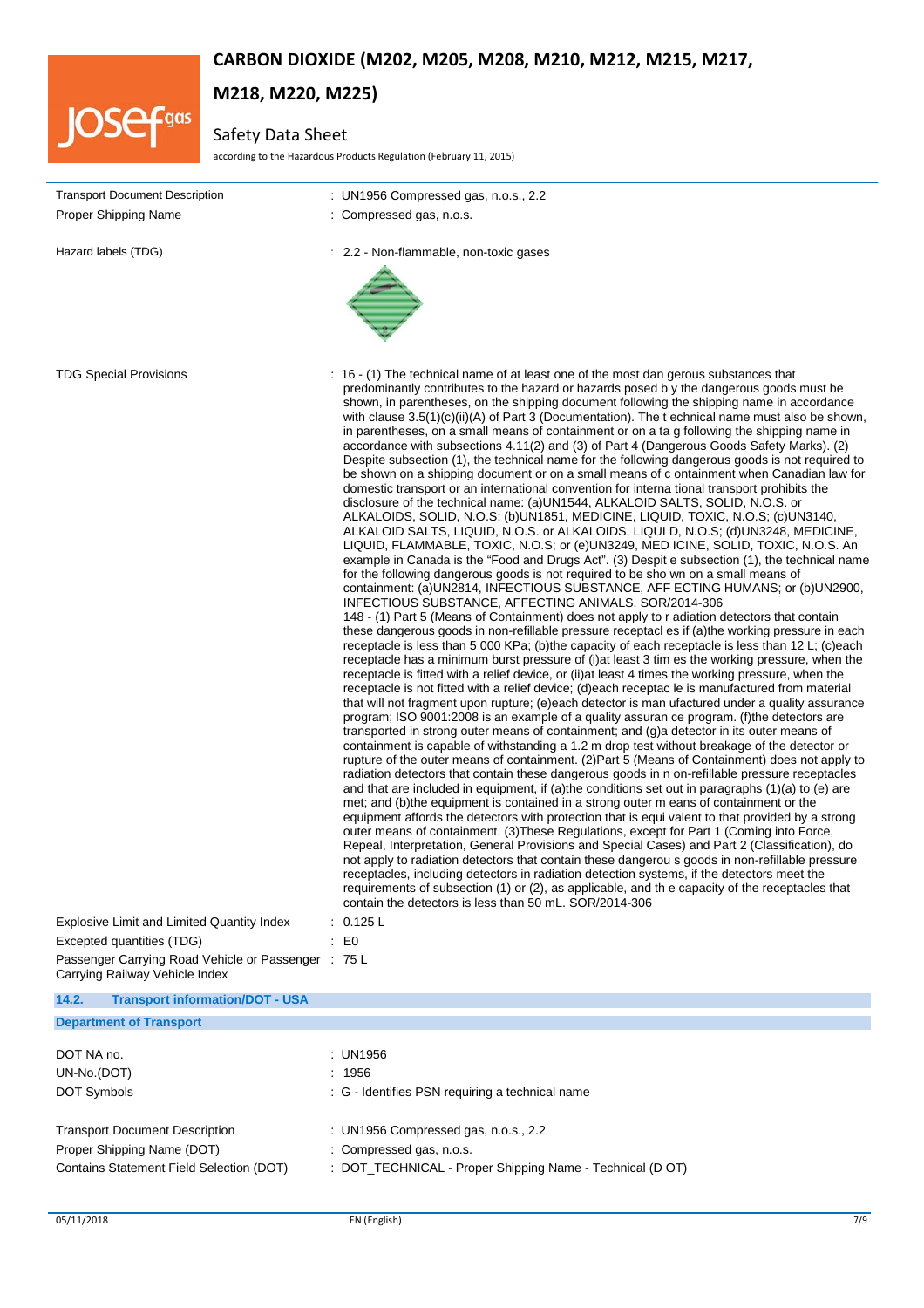

# **M218, M220, M225)**

# Safety Data Sheet

according to the Hazardous Products Regulation (February 11, 2015)

| Class (DOT)                                                                 | : 2.2 - Class 2.2 - Non-flammable compressed gas 49 CFR 1 73.115                                          |
|-----------------------------------------------------------------------------|-----------------------------------------------------------------------------------------------------------|
| Division (DOT)                                                              | $\therefore$ 2.2                                                                                          |
| Hazard labels (DOT)                                                         | : 2.2 - Non-flammable gas                                                                                 |
|                                                                             |                                                                                                           |
| Dangerous for the environment                                               | : No                                                                                                      |
| DOT Packaging Exceptions (49 CFR 173.xxx)                                   | : 306,307                                                                                                 |
| DOT Packaging Non Bulk (49 CFR 173.xxx)                                     | : 302;305                                                                                                 |
| DOT Packaging Bulk (49 CFR 173.xxx)                                         | : 314,315                                                                                                 |
| DOT Quantity Limitations Passenger aircraft/rail : 75 kg<br>(49 CFR 173.27) |                                                                                                           |
| DOT Quantity Limitations Cargo aircraft only (49 : 150 kg)<br>CFR 175.75)   |                                                                                                           |
| DOT Vessel Stowage Location                                                 | : A - The material may be stowed "on deck" or "under dec k" on a cargo vessel andnoa<br>passenger vessel. |
|                                                                             |                                                                                                           |

Other information **contract in the contract of the contract of the contract of the contract of the CO** contract of the contract of the contract of the contract of the contract of the contract of the contract of the contrac

| 14.3.<br>Air and sea transport<br><b>IMDG</b>                                                                               |                                                                                                                         |
|-----------------------------------------------------------------------------------------------------------------------------|-------------------------------------------------------------------------------------------------------------------------|
| UN-No. (IMDG)<br>Proper Shipping Name (IMDG)<br><b>Transport Document Description (IMDG)</b><br>Class (IMDG)                | : 1956<br>: Compressed gas, n.o.s.<br>: UN 1956 Compressed gas, n.o.s., 2.2<br>: 2.2 - Non-flammable, non-toxic gases   |
| <b>IATA</b><br>UN-No. (IATA)<br>Proper Shipping Name (IATA)<br><b>Transport Document Description (IATA)</b><br>Class (IATA) | : 1956<br>: Compressed gas, n.o.s.<br>: UN 1956 Compressed gas, n.o.s., 2.2<br>: 2.2 - Gases : Non-flammable, non-toxic |

| <b>SECTION 15: Regulatory information</b>                                                                                                                                                                  |
|------------------------------------------------------------------------------------------------------------------------------------------------------------------------------------------------------------|
|                                                                                                                                                                                                            |
| <b>15.1. National regulations</b>                                                                                                                                                                          |
|                                                                                                                                                                                                            |
| Carbon Dioxide (124-38-9)                                                                                                                                                                                  |
| Listed on the Canadian DSL (Domestic Substances List)                                                                                                                                                      |
| Argon (7440-37-1)                                                                                                                                                                                          |
| Listed on the Canadian DSL (Domestic Substances List)                                                                                                                                                      |
| 15.2. International regulations                                                                                                                                                                            |
| Carbon Dioxide (124-38-9)                                                                                                                                                                                  |
| Listed on the AICS (Australian Inventory of Chem ical Substances)<br>Listed on IECSC (Inventory of Existing Chemical Substances Produced or Imported in China)                                             |
| Listed on the EEC inventory EINECS (European Inventory of Existing Commercial Chemical Substances)                                                                                                         |
| Listed on the Japanese ENCS (Existing & New Chemical Substances) inventory                                                                                                                                 |
| Listed on the Korean ECL (Existing Chemicals Li st)                                                                                                                                                        |
|                                                                                                                                                                                                            |
|                                                                                                                                                                                                            |
|                                                                                                                                                                                                            |
| Listed on NZIoC (New Zealand Inventory of Che micals)<br>Listed on PICCS (Philippines Inventory of Chemi cals and Chemical<br>Substances) Listed on the United States TSCA (Toxic Substan ces Control Act) |

inventory Listed on INSQ (Mexican National Inventory of C hemical Substances)

Listed on Turkish inventory of chemical